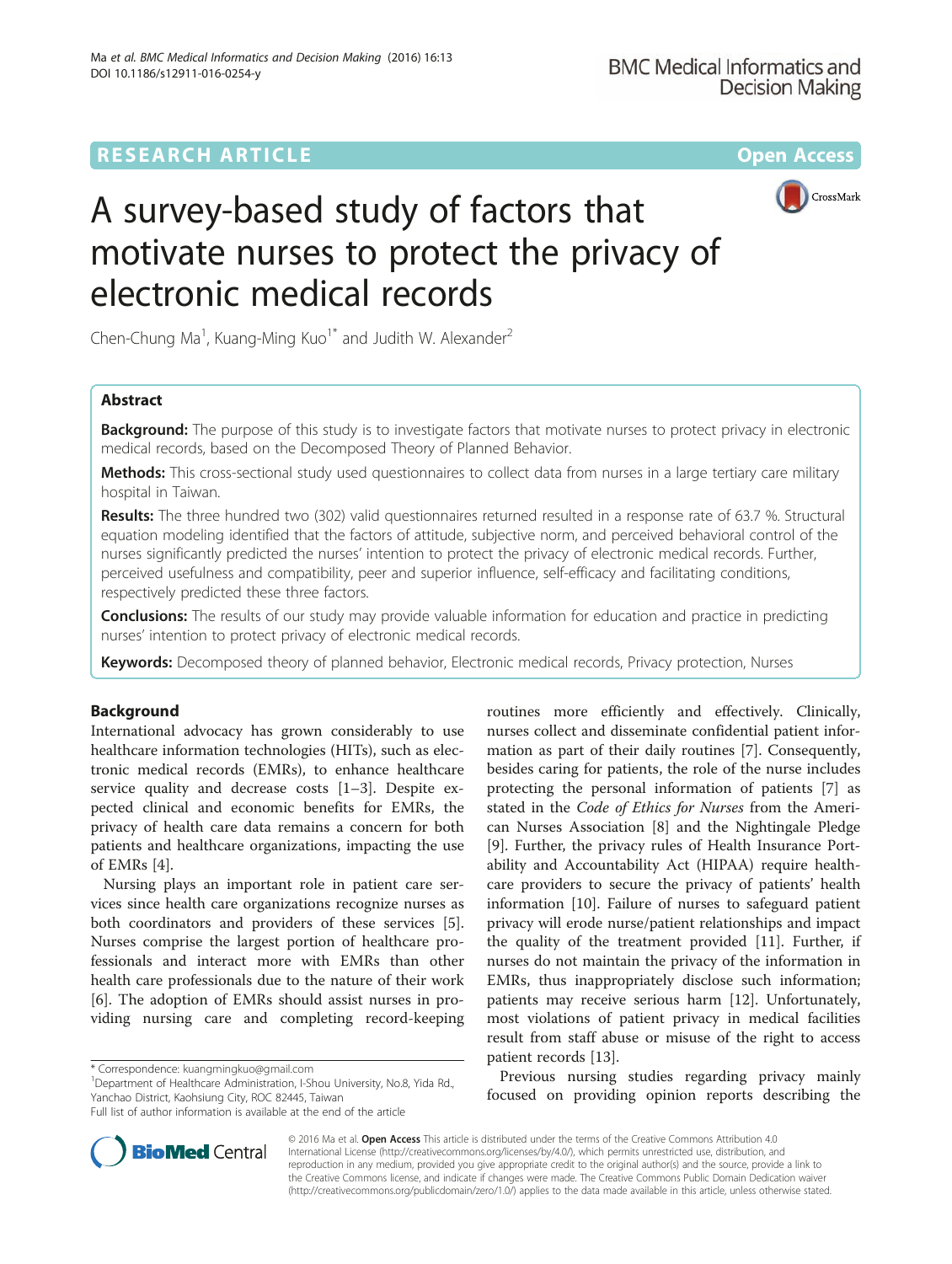importance of protecting patient privacy [\[7](#page-9-0), [11\]](#page-9-0). However, little research has explored empirically the factors influencing nurses to protect the privacy of EMRs. By knowing these influencing factors, medical facilities can formulate strategies to motivate nurses' intention to protect the privacy of EMRs. Consequently, the primary purpose of our study is to explore empirically the factors motivating nurses to protect EMRs privacy based on the Decomposed Theory of Planned Behavior (DTPB) [[14\]](#page-9-0).

#### Literature review

#### Electronic medical records

Generally, managers consider Information Technologies (ITs) to be an effective tool for improving efficiency and effectiveness in organizations. Although the healthcare industry has lagged behind other industries in the utilization of ITs, many medical facilities have understood the benefits that ITs offer and have adopted ITs [[1\]](#page-9-0). The EMR is one type of IT that healthcare managers expect will reduce cost and improve the quality of health care [[1, 2\]](#page-9-0). EMRs refer to the array of computer software applications commonly used to communicate orders for medical care, to document pertinent facts regarding a patient's medical history, and to disseminate results of diagnostics testing [\[4\]](#page-9-0).

Health care professionals often use another term, electronic health records (EHRs), interchangeably with EMRs. However, these two terms are different in several ways. First, EMRs are legal records created in hospitals and are the source of EHRs [\[15](#page-9-0)]. EMRs primarily contain the medical and treatment history of the patients in one hospital and only used by healthcare professionals within that hospital [[16\]](#page-9-0). On the other hand, EHRs also contain wellness information [[15, 16](#page-9-0)]. Thus, EHRs provide a broader view on a patient's care than EMRs.

Additionally, health care professionals have used the concept of personal health records (PHRs) to preserve patient data. PHRs refer to "an electronic application through which individuals can access, manage and share their health information, and that of others for whom they are authorized, in a private, secure, and confidential environment" ([[17\]](#page-9-0), p. 122). PHRs gather health data entered by individuals and can provide individuals' health information to healthcare professionals under authorizations by those individuals [\[18](#page-9-0)]. Further, PHRs can also capture data from EMRs to share over many hospitals, since patients could receive care from different hospitals [[17\]](#page-9-0). Thus, our study adopts the term EMRs, since we focus on the electronic medical record in one hospital where most of the information is medical data gathered at that hospital, rather than data related to wellness and data gathered across institutions.

International proponents in the healthcare industry consider the wide-scale adoption of EMRs as essential [[1, 2\]](#page-9-0). In 2012, 44 % of U.S. healthcare practitioners used some kind of EMRs [[19](#page--1-0)]. In Taiwan, about 65.2 % of hospitals have adopted EMRs [\[20](#page--1-0)]. The rate of EMRs adoption in Japan in 2011 was 51.5 % in large hospitals [[21\]](#page--1-0). In their study of EMRs adoption in China, Shu et al. [[22\]](#page--1-0) report that about 69.3 % of hospitals have their physicians using EMRs to place orders. An estimate is that by 2020, approximately 50 % of practitioners in USA will be using functional EMRs [\[1](#page-9-0)]. Accenture [[23](#page--1-0)] even predicted that global EMRs market would reach \$22.3 billion (USD) by the end of 2015. Thus, the study of EMRs is important.

#### Privacy

Privacy is an individual's right to determine which personal information to share with whom and for what purposes [\[11](#page-9-0)]. The invasion of privacy occurs when individuals cannot control the disclosure and usage of their personal information [\[24](#page--1-0)]. In healthcare settings, privacy refers to the ability of individuals to prevent certain disclosure of personal health information to others [\[25](#page--1-0)]. In addition to personal information such as the basic health information of height and blood pressures, the medical records may also include the more sensitive personal information such as sexually transmitted diseases, abortions, emotional problems, and physical abuse [\[24](#page--1-0), [25](#page--1-0)]. Researchers have found that individuals have increasing concerns pertaining to whether organizations (including medical facilities) are proficient in safeguarding their personal information [[24\]](#page--1-0) including health-related information [[26\]](#page--1-0). With the increasing usage of EMRs, more personal health information is stored and even shared among medical facilities and their staffs, which places the privacy of patients' personal health information at a greater risk [\[7](#page-9-0)].

#### Research framework and hypotheses development

Among the well-known intention-behavior models, scientists have widely adopted the Theory of Planned Behavior (TPB) [[27\]](#page--1-0) to predict an individual's behavior in numerous settings including healthcare-related settings [\[28](#page--1-0)–[30](#page--1-0)]. The TPB postulates that an individual's behavioral intention is a function of attitude, subjective norm, and perceived behavioral control. Attitude refers to the positive/negative evaluations by an individual toward performing a behavior [[28\]](#page--1-0). Sub*jective norm* means the perceptions that significant referents desire the individual to perform or not perform a behavior [\[14](#page-9-0)]. Perceived behavioral control refers to the perceptions of internal and external constraints on behavior [[27\]](#page--1-0). TPB [\[27](#page--1-0)] has been widely adopted to predict individual's behavior in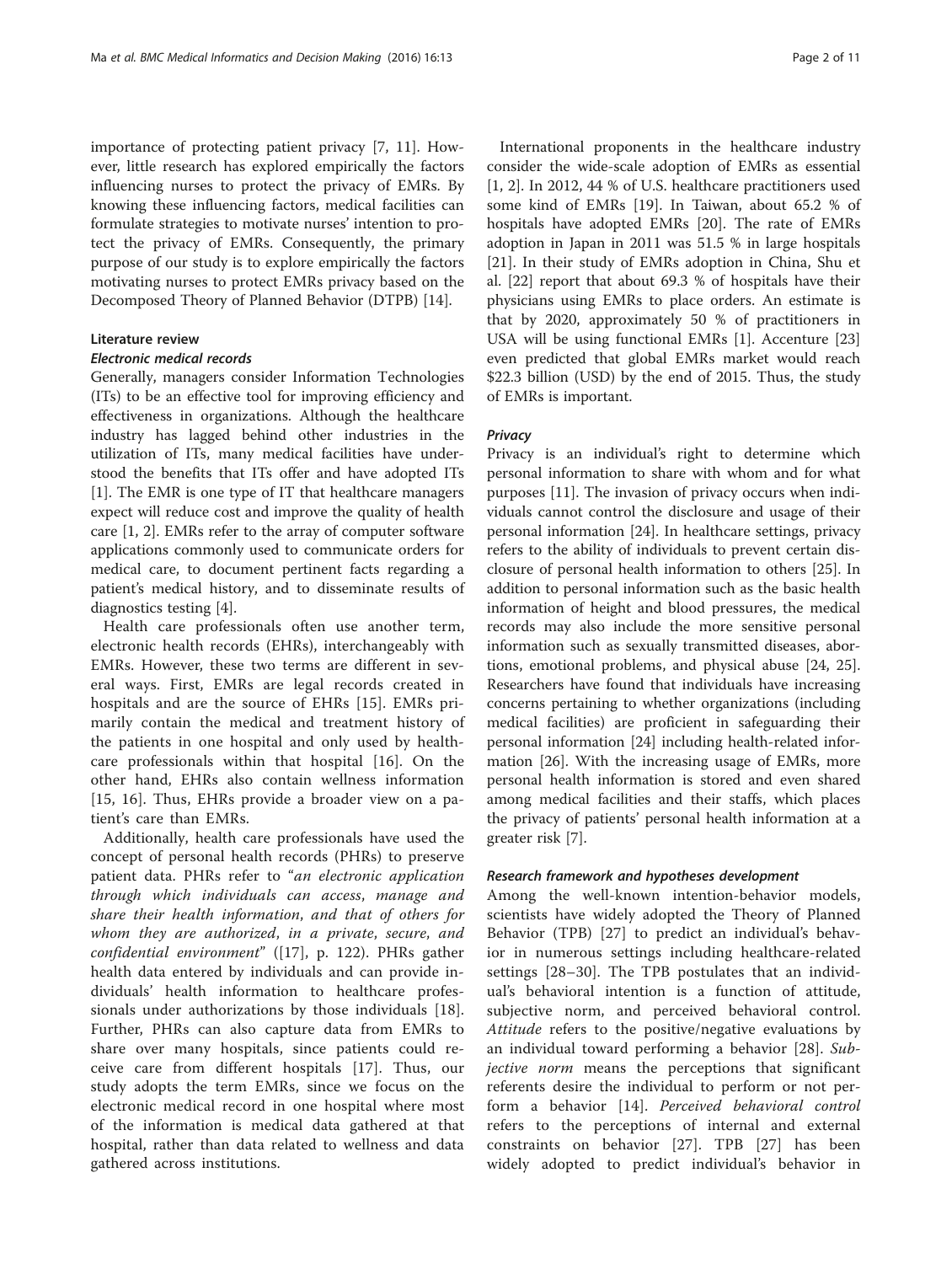various disciplines. However, Taylor and Todd [\[14](#page-9-0)] argue that to better understand the relationships between multiple beliefs and the three antecedents of intention (i.e., attitude, subjective norm, and perceived behavioral control), further decomposition of attitudinal beliefs is required. Since their seminal work on the Decomposed Theory of Planned Behavior [\[14](#page-9-0)], numerous studies have adopted the model to predict individuals' intention toward a specific behavior. Previous research [\[28](#page--1-0), [31](#page--1-0)–[33](#page--1-0)] on individuals' attitudes towards HITs has demonstrated DTPB performs better than TPB.

Our study adopted the DTPB [\[14](#page-9-0)] as the research framework to investigate nurses' behavioral intentions to protect the privacy of EMRs. As Fig. 1 shows, the three primary antecedents (i.e., attitude, subjective norm, and perceived behavioral control) directly influence behavioral intentions can be decomposed into multidimensional constructs. Perceived usefulness (PU), perceived ease of protection (PEOP), and compatibility (COM) influence attitude (AT). Further, peer influence (PI) and superior influence (SI) collectively influence subjective norm (SN). In addition, selfefficacy (SE) and facilitating conditions (FC) influence perceived behavioral control (PBC). Figure 1 shows the justification of the research framework and the research constructs and their associations.

# Effects of perceived usefulness, perceived ease of protection, and compatibility on attitude

According to DTPB [[14\]](#page-9-0) as we use in this study, attitude refers to the extent that a nurse holds a favorable or unfavorable evaluation of protecting the privacy of EMRs



[[27\]](#page--1-0). Taylor and Todd [[14](#page-9-0)] decompose attitude into three constructs (i.e., perceived usefulness, perceived ease of use, and compatibility) to predict users' intentions to adopt new ITs. In our study setting, perceived usefulness depicts that protecting the privacy of EMRs is beneficial to nurses and hospitals. Perceived ease of use, originally defined as a person's belief that using a particular system would be free of effort [\[34\]](#page--1-0), is not suitable in our study context since we aim to investigate nurses' intentions to protect the privacy of EMRs, not to adopt an IT. Consequently, we use 'perceived ease of protection,' which refers to the degree that nurses believe protecting the privacy of EMRs would be free of effort, thus corresponding to the 'perceived ease of use.' While compatibility refers to protecting the privacy of EMRs when nurses perceive the protection is consistent with existing values, needs, and experiences of nurses. Previous studies [\[14](#page-9-0), [28](#page--1-0), [31](#page--1-0), [35](#page--1-0)–[37\]](#page--1-0) affirm that perceived ease of use (protection), perceived usefulness, and compatibility significantly influence individuals' attitude towards new ITs. Accordingly, the following hypotheses are proposed:

 $H_1$ : Perceived usefulness has a positive influence on nurses' attitudes toward protecting privacy of EMRs.  $H<sub>2</sub>$ : Perceived ease of protection has a positive influence on nurses' attitudes toward protecting privacy of EMRs.

H3: Compatibility has a positive influence on nurses' attitudes toward protecting privacy of EMRs.

# Effects of peer influence and superior influence on subjective norm

Subjective norm is a type of subjective social pressure derived from a similar group of people (e.g., friends, colleagues, or superiors), influencing an individual's attitude toward his/her intentions [\[27\]](#page--1-0). Individuals are more likely to comply with others' expectations when those referent others have the ability to reward the desired behavior or punish non-behavior [\[38](#page--1-0)]. That is, peer behaviors may play an important role in motivating individuals to perform a specific behavior. Taylor and Todd [\[14](#page-9-0)] also confirm that the influences of both peers and superiors have direct effects on subjective norms. Consequently, a reasonable supposition is that peers or superiors would influence nurses' perceived subjective norm. This reasoning leads to the following hypotheses:

H4: Peer influence has a positive influence on nurses' subjective norms toward protecting privacy of EMRs  $H<sub>5</sub>$ : Superior influence has a positive influence on nurses' subjective norms toward protecting privacy of EMRs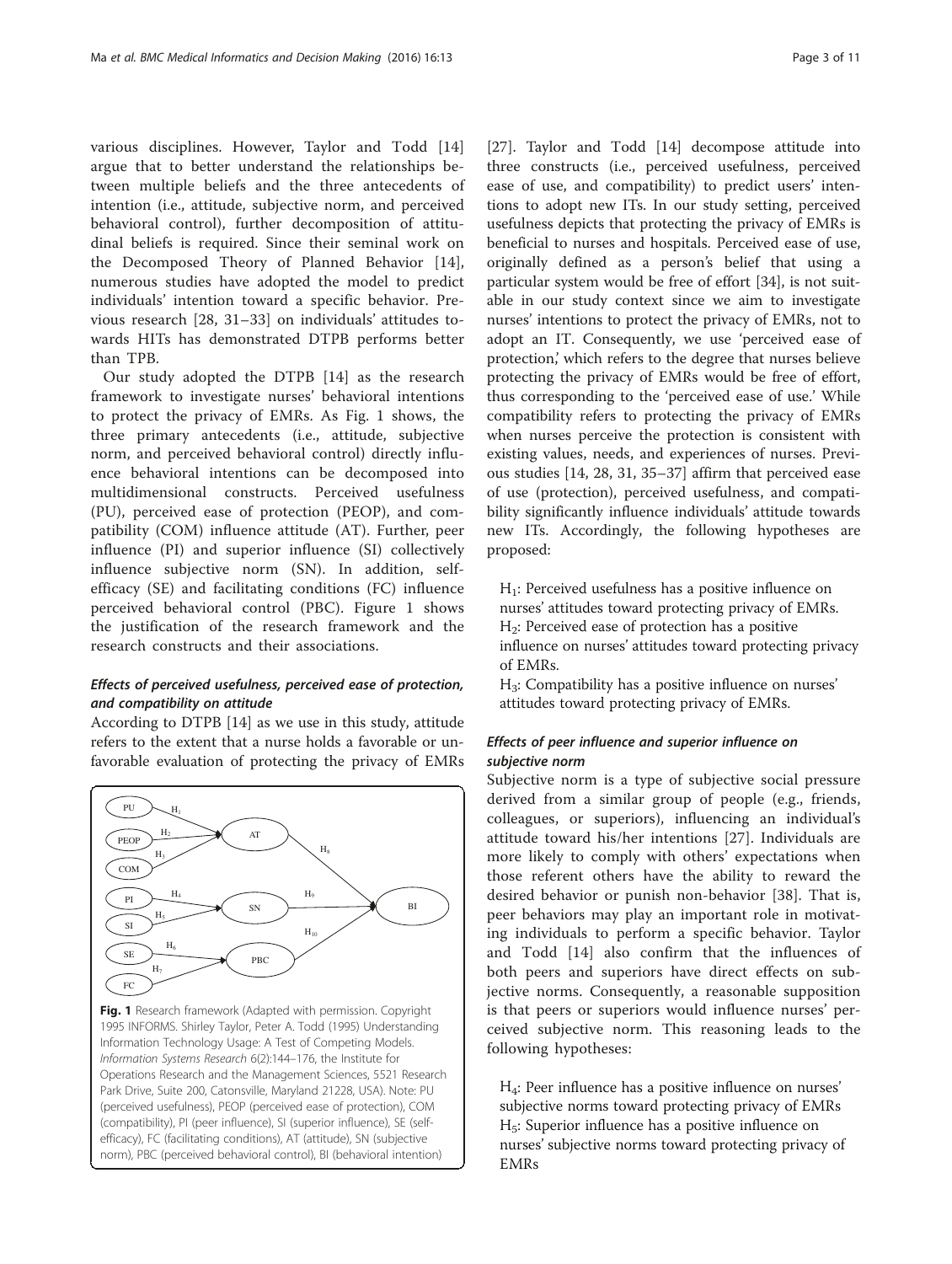# Effects of self-efficacy and facilitating conditions on perceived behavioral control

Based on prior studies [[14](#page-9-0), [38](#page--1-0)], perceived behavioral control refers to the internal and external constraints on protecting privacy of EMRs and in our study includes self-efficacy and facilitating conditions. Selfefficacy refers to the self-confidence of nurses in their ability to protect the privacy of EMRs, while facilitating conditions refers to resources such as EMRs related hardware, software, and usability in expediting privacy-protection behaviors that are compatible with existing hardware and software in hospitals. Extant literature [\[27](#page--1-0), [28\]](#page--1-0) confirms that the self-efficacy and facilitating conditions affect an individual's perceived behavioral control. Therefore, the following hypotheses are proposed:

 $H<sub>6</sub>$ : Self-efficacy has a positive influence on nurses' perceived behavioral control toward protecting privacy of EMRs

 $H_7$ : Facilitating conditions have a positive influence on nurses' perceived behavioral control toward protecting privacy of EMRs

# Effects of attitude, subjective norm, and perceived behavioral control on behavioral intention

Based on TPB [[27\]](#page--1-0), three primary constructs including attitude, subjective norm, and perceived behavioral control predict an individual's behavioral intention. Various literature [[14](#page-9-0), [28](#page--1-0), [30\]](#page--1-0) also suggests that these relationships exist. Transferring the rationale of TPB into our study, we suggest that if nurses hold positive attitudes toward privacy measures proposed by the hospital, they will be more willing to engage in EMRs privacy protection behavior. Moreover, individuals' perceived social pressure from people they care about usually can influence them to perform a given behavioral action [[27\]](#page--1-0). If nurses believe that their colleagues, superiors, or even friends expect protection of patient privacy, they will be more likely to protect the privacy of EMRs. Finally, individuals usually assess whether they have the requisite resources to overcome obstacles encountered to perform a specific behavior [\[27](#page--1-0)]. Consequently, nurses who feel capable of protecting patient privacy are more willing to engage in privacy-protecting activities related to EMRs. In light of above discussions, we propose the following hypotheses:

 $H_8$ : Nurses' attitudes have a positive influence on their behavioral intention to protect privacy of EMRs H9: Nurses' subjective norms have a positive influence on their behavioral intention to protect privacy of EMRs

 $H_{10}$ : Nurses' perceived behavioral controls have a positive influence on their behavioral intention to protect privacy of EMRs

# **Methods**

# **Design**

To assess the perceptions of nurses regarding privacy protection of EMRs, we undertook a cross-sectional survey at a tertiary care military hospital in Taiwan. The hospital, with 732 beds, provides tertiary care service to both military and civilians patients resulting in more than 19,860 annual patient admissions in 2013. The hospital adopted EMRs in 2009, with all nurses documenting care records in EMRs. This fact indicates that the nurses should have adequate knowledge concerning the operations of EMRs to participate in this study.

#### Instrument development

The constructs in our research framework were measured using 32 items from previous validated works [[14,](#page-9-0) [38\]](#page--1-0). An expert panel consisting of one senior hospital manager and two experienced researchers in the field of healthcare information management inspected these items. The panel considered one (1) of the items redundant and suggested removal of this item; while the researchers modified other items based on the recommendations from the experts (See [Appendix 1](#page-9-0) for the removed item). We used a 7 point Likert scale (1 for 'strongly disagree' and 7 for 'strongly agree') to assess the survey items since a 7 point scale is currently the most widely used type of scale [\[39\]](#page--1-0) and is more reliable than a 5-point scale [[40](#page--1-0)]. Further, a 7-point scales can prevent people from being too neutral in their responses [\[41](#page--1-0)] and is comparable with a 5-point scale [[42\]](#page--1-0). Table [1](#page-4-0) depicts the final measurement items for constructs of interest and their sources.

#### Survey procedure and ethics approval

We used a field survey to test the proposed model. We obtained approval from the Institutional Review Board (IRB) of Kaohsiung Armed Forces General Hospital prior to proceeding with the investigation. The IRB waived the mandate for obtaining informed consent from subjects. We distributed questionnaires to all of the 474 registered nurses in the subject hospital. In December 2012, nurses, voluntarily and anonymously, completed the paper-and-pencil survey. In all, we collected 307 responses, indicating a response rate of 63.7 %. We had 302 responses for analysis since we eliminated five questionnaires because of partial answers.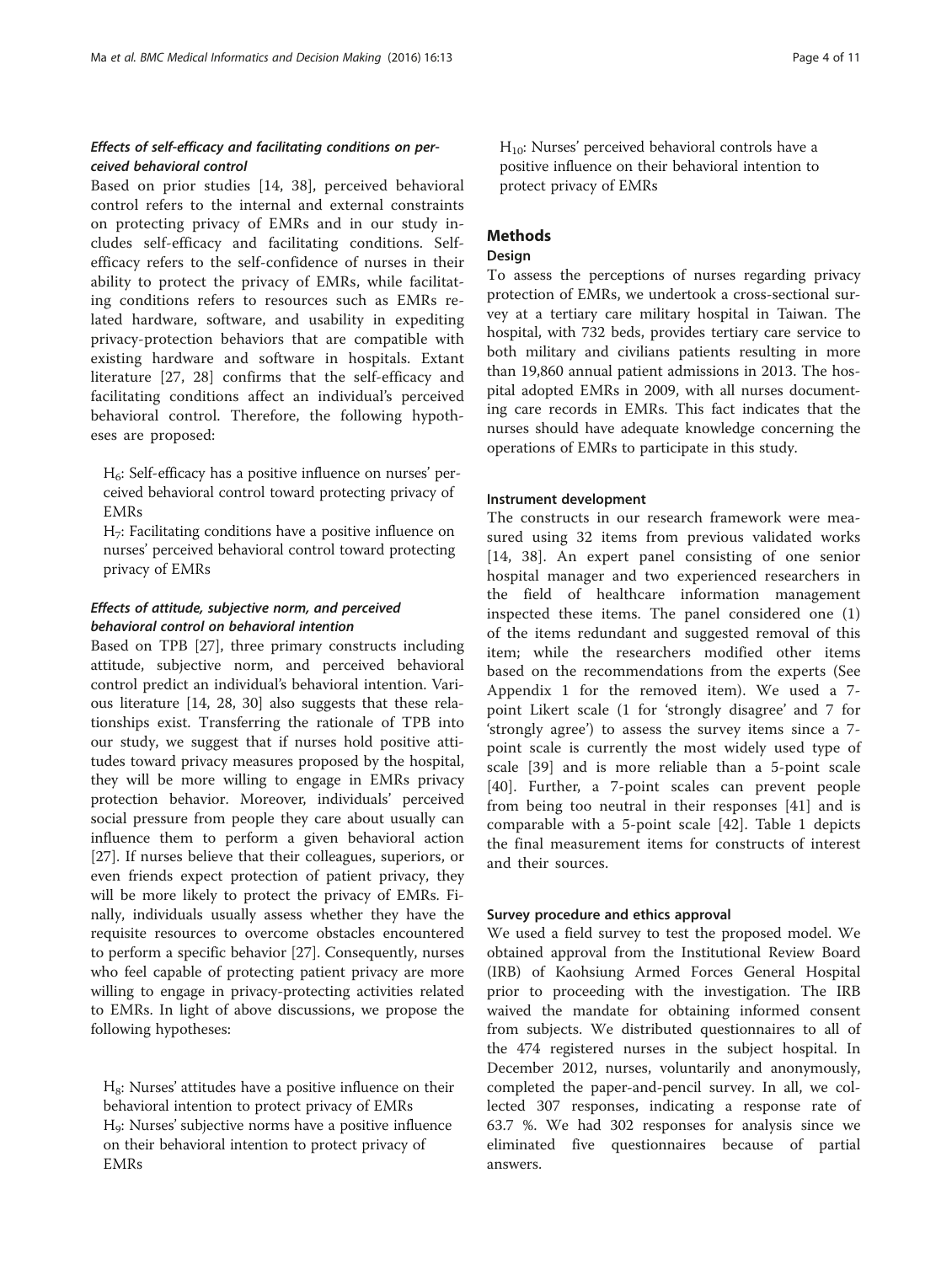<span id="page-4-0"></span>Table 1 Constructs of interest and corresponding items

| Constructs<br>(abbreviation)                | Items             | Measure                                                                                                             |
|---------------------------------------------|-------------------|---------------------------------------------------------------------------------------------------------------------|
| Perceived usefulness<br>(PU) [14]           | PU1               | Protecting EMRs privacy is beneficial<br>to me                                                                      |
|                                             | PU <sub>2</sub>   | The advantages of protecting EMRs<br>privacy outweigh the disadvantages                                             |
|                                             | PU3               | Protecting EMRs privacy will improve<br>patients' trust on hospitals                                                |
| Perceived ease of<br>protection (PEOP) [14] | PEOP1             | The instructions for protecting EMRs<br>privacy is easy to follow                                                   |
|                                             | PEOP <sub>2</sub> | It is easy to learn how to protect EMRs<br>privacy                                                                  |
|                                             | PEOP3             | It is easy to protect EMRs privacy                                                                                  |
| Compatibility (COM)<br>$[38]$               | COM1              | Protecting EMRs privacy fits into my<br>work style                                                                  |
|                                             | COM <sub>2</sub>  | I think that protecting EMRs privacy fits<br>well with the way I like to work                                       |
|                                             | COM3              | Protecting EMRs privacy is compatible<br>with all aspects of my work                                                |
| Peer influence (PI)<br>$[14]$               | PI1               | My friends would think that I should<br>protect EMRs privacy                                                        |
|                                             | P <sub>12</sub>   | My colleagues would think that I<br>should protect EMRs privacy                                                     |
| Superior influence (SI)<br>$[14]$           | SI1               | My superior would think that I should<br>protect EMRs privacy                                                       |
|                                             | SI2               | I will protect EMRs privacy because my<br>superior asks for                                                         |
| Self-efficacy (SE) [14]                     | SE <sub>1</sub>   | I could easily protect EMRs privacy if I<br>wanted to                                                               |
|                                             | SE <sub>2</sub>   | I could protect EMRs privacy if there<br>was no one around to tell me what to<br>do as I go                         |
|                                             | SE3               | I would feel comfortable in protecting<br><b>EMRs</b> privacy                                                       |
| Facilitating conditions<br>(FC) [14]        | FC <sub>1</sub>   | The equipment (computers, printers,<br>etc.) for EMR systems is compatible<br>with other hardware I use in hospital |
|                                             | FC <sub>2</sub>   | The software for EMR systems is<br>compatible with other software I use in<br>hospital                              |
|                                             | FC3               | I could use EMR systems to query<br>patient's medical records                                                       |
| Attitude (ATT) [38]                         | ATT1              | Protecting EMRs privacy is a good idea                                                                              |
|                                             | ATT <sub>2</sub>  | I think protecting EMRs privacy is a wise<br>idea                                                                   |
|                                             | ATT3              | I like the idea of protecting EMRs<br>privacy                                                                       |
|                                             | ATT4              | Protecting EMRs privacy is fun                                                                                      |
| Subjective norm (SN)<br>[38]                | SN1               | People who influence my behavior<br>would think that I should protect EMRs<br>privacy                               |
|                                             | SN <sub>2</sub>   | People who are important to me would<br>think that I should protect EMRs privacy                                    |
|                                             | PBC1              | I would be able to protect EMRs privacy                                                                             |

|             | <b>Table 1</b> Constructs of interest and corresponding items |
|-------------|---------------------------------------------------------------|
| (Continued) |                                                               |

| Perceived behavioral<br>control (PBC) [38] | PBC <sub>2</sub> | I have the knowledge necessary to<br>protect EMRs privacy |  |
|--------------------------------------------|------------------|-----------------------------------------------------------|--|
|                                            | PBC3             | I have the resources necessary to<br>protect EMRs privacy |  |
| Behavioral intention                       | BI1              | I intend to protect EMRs privacy                          |  |
| $(BI)$ [38]                                | BI <sub>2</sub>  | I predict I would protect EMRs privacy                    |  |
|                                            | BI3              | I plan to protect EMRs privacy                            |  |

## Common method bias

Regarding common method bias, we used the Harman's single factor test [\[43](#page--1-0)] to check whether significant method effects occurred on our hypothesized relationships. We use confirmatory factor analysis (CFA) to detect this issue as suggested by literature [\[43](#page--1-0)]. All the manifested items were modeled as the indicators of a single factor and the CFA results revealed poor fit between the collected data and the model (e.g.,  $\chi$ 2/d.f. = 9.97; CFI = .74; RMSEA = .17). Common method bias should not be a problem in our study.

#### Results

#### Descriptive statistics

Of the 302 valid responses, 296 were female (98 %) and six (6) were male (2 %). Nearly 75 % of the respondents were 30-49 years of age. In addition, the majority of respondents (99.3 %) were college- or university-educated. Further, about 8.6 % of the respondents were managerial level staff. All of the respondents had experiences in using EMRs in the subject hospital, indicating these respondents should have had adequate background knowledge about the survey content to render a meaningful response. Table [2](#page-5-0) shows the respondents' demographics.

#### Data analysis

We empirically validated the proposed model using partial least squares (PLS), supported by SmartPLS® 2.0 M3 software [[44\]](#page--1-0). PLS (a variance-based structural equation model) reduces the effect of measurement error by creating a weighted sum from multiple indicators of a latent variable to account for measurement error. As such, PLS handles measurement error differs from covariancebased structural equation, which explicitly includes measurement error in the research model [\[45](#page--1-0)]. Currently, researchers have no clear census concerning whether measurement error should be modeled or eliminated [[46\]](#page--1-0). We chose PLS for its ability to handle latent constructs with non-normality and with small to medium sample sizes [[47\]](#page--1-0).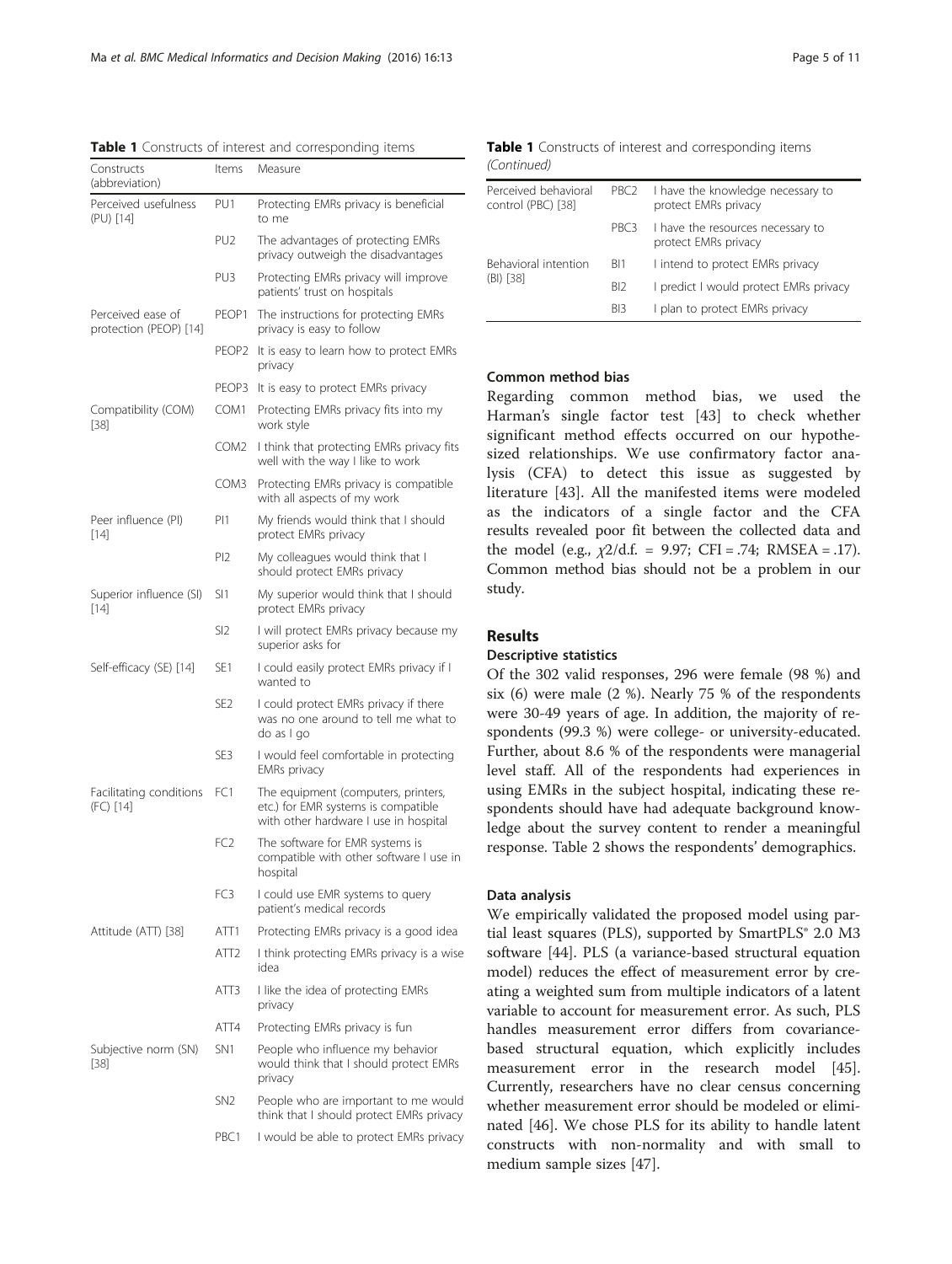| Variable         | Category       | Frequency | Percentage |
|------------------|----------------|-----------|------------|
| Gender           | Male           | 6         | 2          |
|                  | Female         | 296       | 98         |
| Age (years)      | $18 - 29$      | 58        | 19.2       |
|                  | $30 - 49$      | 226       | 74.8       |
|                  | $50 - 64$      | 18        | 6          |
| Education level  | High school    | 2         | 7          |
|                  | College        | 281       | 93         |
|                  | University     | 19        | 6.3        |
| Working position | Non-managerial | 276       | 91.4       |
|                  | Managerial     | 26        | 8.6        |

<span id="page-5-0"></span>Table 2 Respondent characteristics

#### Measurement model

We first assessed the measurement model according to three tests: reliability, convergent validity, and discriminant validity [\[47](#page--1-0)]. Reliability can be gauged via factor loading, composite reliability (CR), and Cronbach's α [\[47](#page--1-0)]. The factor loadings of all constructs exceeded the suggested criterion of .7 [\[48](#page--1-0)], demonstrating adequate item reliability (see Table 3). In addition, the figures of CR and Cronbach's α scores were higher than the recommended .7 thresholds, indicating acceptable reliability. Regarding convergent validity, the value of average variance extracted (AVE) exceeded .5 implying convergent validity [[48\]](#page--1-0) (see Table 3). Meanwhile, the interconstruct correlations matrix (see Table [4](#page-6-0)) demonstrates that the square root of AVE for each construct exceeded the correlation of the specific construct with any other constructs in the model, thus indicating sufficient discriminant validity [\[48](#page--1-0)].

#### Structural model

After validating the measurement model, we then assessed the hypotheses by examining the structural model. We used the bootstrapping procedure to test the statistical significance of each path coefficient. Figure [2](#page-6-0) presents the structural model results with path coefficient and t-statistics. Regarding hypotheses  $H_1$ ,  $H_2$ , and  $H_3$ , the results significantly supported only  $H_1$  and  $H_3$ . That is, attitude was influenced by perceived usefulness ( $\beta = .30$ ,  $t = 5.84$ ) and compatibility ( $\beta = .58$ ,  $t = 8.78$ ), while perceived ease of protection was not a significant predictor of attitude (β = .09, t = 1.36). In terms of hypotheses  $H_4$  and  $H_5$ , the results revealed significant support for both hypotheses. That is, subjective norm was influenced by peer influence ( $\beta$  = .53, t = 9.26) and superior influence ( $\beta$  = .43, t = 7.37), and peer influence is the strongest predictor of subjective norm. Further, hypotheses  $H_6$  and  $H_7$  were confirmed that both selfefficacy (β = .60, *t* = 10.55) and facilitating conditions (β

Table 3 Descriptive statistics and reliability measures

| Construct  | Items             | Mean | SD   | Loadings | AVE | CR  | Cronbach's a |
|------------|-------------------|------|------|----------|-----|-----|--------------|
| PU         | PU1               | 6.09 | 0.94 | .97      | .92 | .97 | .96          |
|            | PU <sub>2</sub>   | 6.01 | 0.97 | .96      |     |     |              |
|            | PU3               | 6.07 | 0.95 | .95      |     |     |              |
| PEOP       | PEOP1             | 5.68 | 1.03 | .95      | .91 | .97 | .95          |
|            | PEOP <sub>2</sub> | 5.68 | 1.03 | .95      |     |     |              |
|            | PEOP3             | 5.64 | 1.04 | .96      |     |     |              |
| <b>COM</b> | COM1              | 5.77 | 0.94 | .98      | .96 | .98 | .98          |
|            | COM2              | 5.75 | 0.94 | .98      |     |     |              |
|            | COM3              | 5.76 | 0.93 | .98      |     |     |              |
| PI         | PI1               | 5.80 | 1.01 | .97      | .95 | .98 | .95          |
|            | PI <sub>2</sub>   | 5.89 | 0.98 | .98      |     |     |              |
| SI         | SI1               | 6.05 | 0.93 | .97      | .93 | .96 | .93          |
|            | SI <sub>2</sub>   | 5.97 | 1.00 | .96      |     |     |              |
| <b>SE</b>  | SE1               | 5.86 | 0.96 | .94      | .91 | .97 | .95          |
|            | SE <sub>2</sub>   | 5.70 | 1.12 | .95      |     |     |              |
|            | SE3               | 5.75 | 1.02 | .96      |     |     |              |
| FC         | FC1               | 5.60 | 1.06 | .95      | .91 | .97 | .95          |
|            | FC <sub>2</sub>   | 5.62 | 1.07 | .97      |     |     |              |
|            | FC3               | 5.59 | 1.05 | .94      |     |     |              |
| ATT        | ATT1              | 6.00 | 0.90 | .93      | .88 | .97 | .96          |
|            | ATT <sub>2</sub>  | 5.88 | 0.94 | .96      |     |     |              |
|            | ATT3              | 5.87 | 0.95 | .96      |     |     |              |
|            | ATT4              | 5.72 | 1.05 | .90      |     |     |              |
| <b>SN</b>  | SN <sub>1</sub>   | 5.90 | 0.96 | .99      | .98 | .99 | .82          |
|            | SN <sub>2</sub>   | 5.89 | 0.99 | .99      |     |     |              |
| PBC        | PBC1              | 5.88 | 0.92 | .96      | .93 | .98 | .96          |
|            | PBC <sub>2</sub>  | 5.81 | 1.00 | .97      |     |     |              |
|            | PBC3              | 5.75 | 0.99 | .96      |     |     |              |
| BI         | BI1               | 5.92 | 0.96 | .97      | .92 | .97 | .96          |
|            | BI <sub>2</sub>   | 5.88 | 0.97 | .96      |     |     |              |
|            | BI3               | 5.97 | 0.92 | .94      |     |     |              |

CR denotes composite reliability, AVE denotes average variance extracted

 $=$  .36,  $t = 5.98$ ) positively affect perceived behavioral control. Regarding hypotheses  $H_8$ ,  $H_9$ , and  $H_{10}$ , the results demonstrated that attitude ( $\beta$  = .28, t = 3.75), subjective norm (β = .17,  $t = 2.14$ ), and perceived behavioral control ( $\beta$  = .50, *t* = 6.59) contributed to behavioral intention to protect privacy of EMRs. Perceived usefulness and compatibility jointly explained about 82 % of the variance of attitude while peer influence and superior influence roughly accounted for 82 % of the variance of subjective norm. In addition, self-efficacy and facilitating conditions collectively explained about 80 % of the variance of perceived behavioral control. Overall, the model explained about 83 % of the determined variance in the behavioral intention to protect the privacy of EMRs.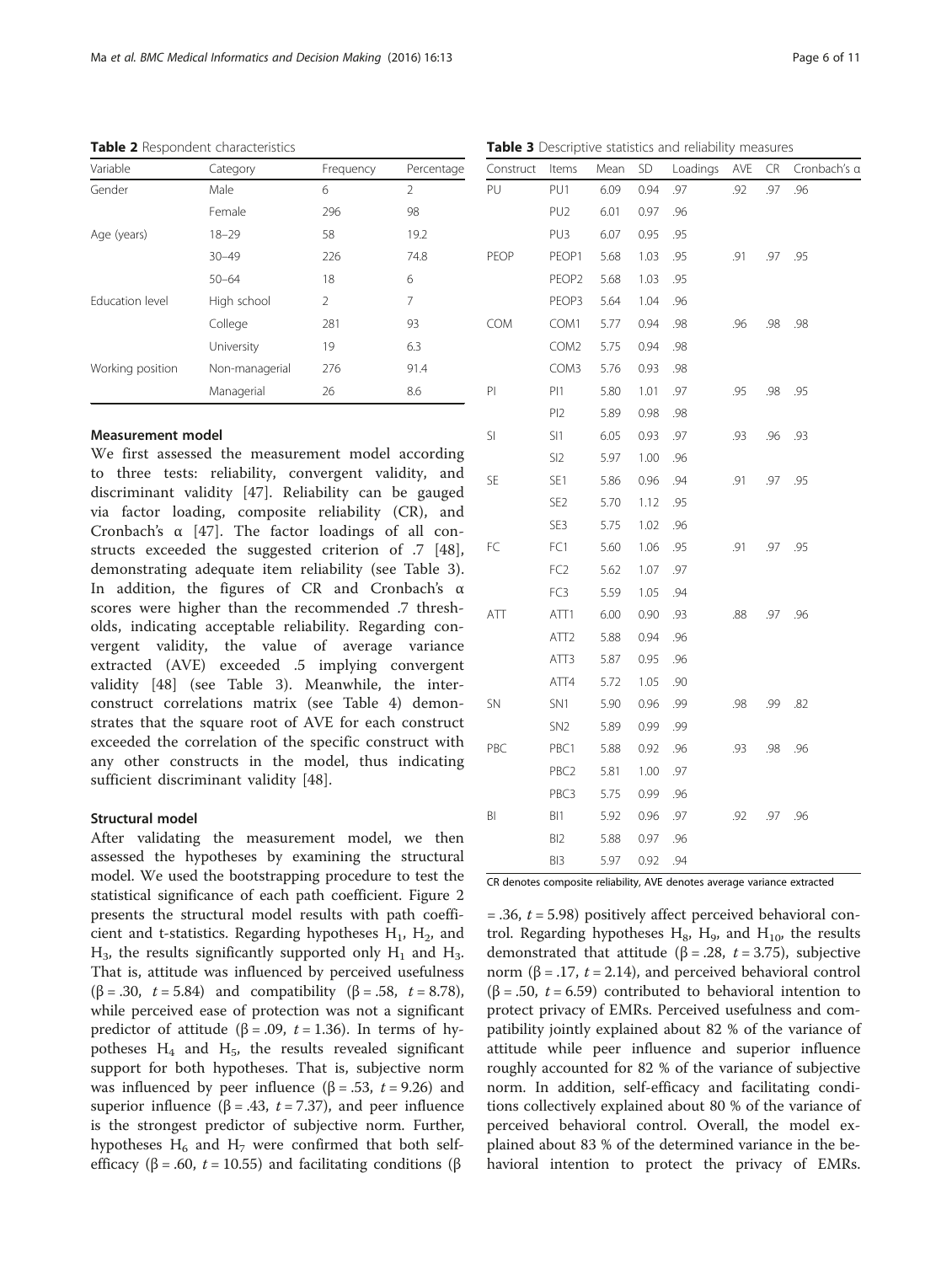<span id="page-6-0"></span>Table 4 Inter-construct correlations

|            | PU                                                           | <b>PEOP</b> | <b>COM</b> | PI  | SI  | SE  | FC. | ATT | <b>SN</b> | <b>PBC</b> | BI  |
|------------|--------------------------------------------------------------|-------------|------------|-----|-----|-----|-----|-----|-----------|------------|-----|
| PU         | .96                                                          |             |            |     |     |     |     |     |           |            |     |
| PEOP       | .67                                                          | .95         |            |     |     |     |     |     |           |            |     |
| <b>COM</b> | .82                                                          | .74         | .98        |     |     |     |     |     |           |            |     |
| PI         | .70                                                          | .74         | .81        | .98 |     |     |     |     |           |            |     |
| SI         | .61                                                          | .73         | .73        | .77 | .96 |     |     |     |           |            |     |
| <b>SE</b>  | .73                                                          | .70         | .83        | .82 | .74 | .95 |     |     |           |            |     |
| FC         | .70                                                          | .62         | .76        | .73 | .61 | .76 | .95 |     |           |            |     |
| ATT        | .77                                                          | .79         | .88        | .82 | .80 | .80 | .70 | .94 |           |            |     |
| <b>SN</b>  | .71                                                          | .75         | .79        | .86 | .84 | .82 | .70 | .84 | .99       |            |     |
| PBC        | .71                                                          | .75         | .84        | .82 | .76 | .86 | .81 | .83 | .84       | .96        |     |
| BI         | .69                                                          | .78         | .82        | .84 | .78 | .82 | .75 | .84 | .83       | .88        | .96 |
|            | Diagonal means the square root of Average Variance Extracted |             |            |     |     |     |     |     |           |            |     |

Further, we adopted the global fit measure (GoF) to validate the overall PLS model and used the formula as

 $\sqrt{Average Variance Extracted(AVE)} * \overline{R}^{28}$  to compute the GoF [[49](#page--1-0)]. The average AVE = .93 and average  $R^2$  $= .82$ , resulting in a GoF  $= .87$  demonstrated that our model was valid [[49](#page--1-0)].

#### **Discussion**

## Effects of perceived usefulness, perceived ease of protection, and compatibility on attitude

In agreement with the assertion of DTPB, we found that perceived usefulness (PU) has a positive relationship with attitude [\[14](#page-9-0)]. The result is also consistent with prior studies in both healthcare [[29, 31](#page--1-0), [32, 50](#page--1-0)] and non-healthcare studies [\[35](#page--1-0), [51\]](#page--1-0), indicating that PU is a stable measure in predicting attitude across differing study contexts. The support of  $H_1$ demonstrates that an increase in perceived usefulness would strengthen nurses' attitude toward protecting the privacy of EMRs. In the light of this finding, demonstrating the benefits and importance of protecting EMRs privacy to nurses is essential to foster their positive attitudes. To that end, providing appropriate privacy training may be vital for directing nurses' beliefs regarding the usefulness of protecting the privacy of EMRs. In that way, nurses may hold more a positive attitude toward protecting EMRs privacy.

The result of failed support for  $H_2$  is not in line with what the original DTPB postulates. That is, perceived ease of use (PEOU) should have a positive relationship with attitude [[14\]](#page-9-0). However, Lee et al. [[52](#page--1-0)] found that PEOU is an unstable predictor in other contexts. They found only 58 out of 101 studies revealed a significant relationship between perceived ease of use with dependent variables. Although our result did not support the DTPB and related studies in non-healthcare context [[35, 38](#page--1-0)], the results are in line with some prior literature conducted in healthcare context [[31](#page--1-0), [32](#page--1-0)]. More specifically, our finding is consistent with literature using physician subjects [[32\]](#page--1-0). Chau and Hu [\[32](#page--1-0)] found that physicians might not consider perceived ease of use as an important factor since they can learn technology quickly. But

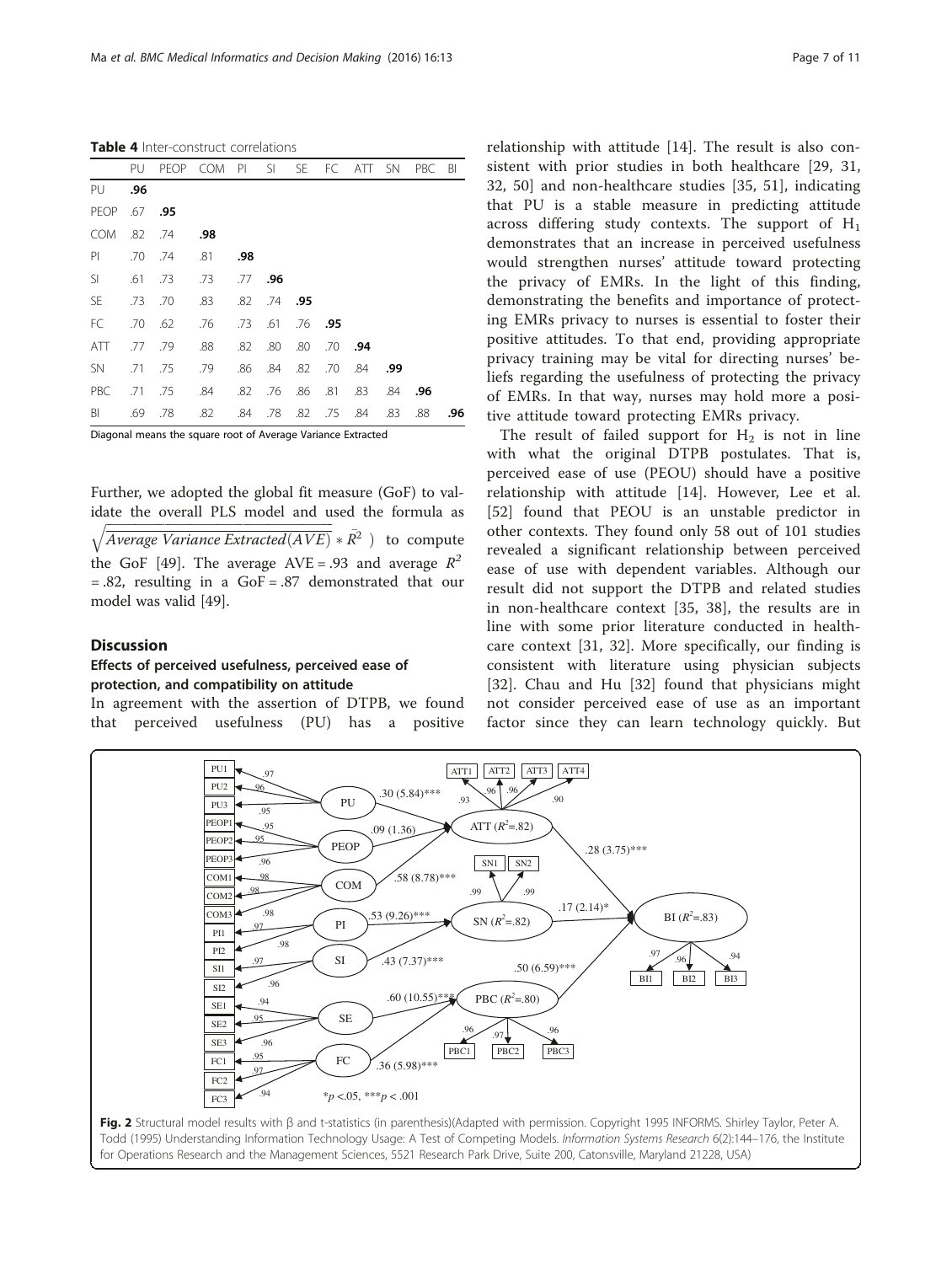Hung et al. [[28](#page--1-0)] found that perceived ease of use significantly predict physician's intention to use Medline systems. Our study used nurses as the study subjects and the evidence revealed an insignificant outcome. One possible reason might be that since nurses are familiar with protecting privacy of paper-based medical records, they have no concerns in conducting such protective behavior in digitized medical records. Most nurses should have adequate information literacy after graduation in Taiwan [[53\]](#page--1-0) and consequently, nurses might not view ease to protect the privacy as an issue of particular importance.

Regarding  $H_3$ , we validated compatibility to be a significant predictor of nurses' attitude toward protecting the privacy of EMRs. The result is consistent with the postulation of DTPB [\[14](#page-9-0)] and other studies [\[31](#page--1-0), [54, 55](#page--1-0)]. Tung et al. [\[56\]](#page--1-0) found that nurses are willing to use electronic logistic information systems only if the system is consistent with their existing values, experiences, and needs. For nurses, the primary value of protection privacy is not different between paper-based and digitized medical records. Further, nurses are used to practicing in a traditional way, that is, documenting/querying patient's medical records in the nurses' stations under the regulation of privacy policies. Therefore, most of the procedures for effectively protecting the privacy of EMRs should not be different from protecting paperbased medical records. However, nurses can also query medical records anywhere with proper devices and network connectivity away from nurses' stations, which may require nurses to undertake a different approach and to possess sufficient IT-related skills for protecting the privacy of EMRs. Consequently, the significant result may imply that hospitals should ensure that any procedures or ITs employed for improving the protection of EMRs privacy should be consistent with nurses' work practices and designed according to nurses' experiences and needs.

## Effects of peer influence and superior influence on subjective norm

DTPB decomposed subjective norms into peer influence and superior influence due to the possible incongruence of opinions among various referent groups [\[14](#page-9-0)]. While other studies proposed differing referent groups, these differing referent groups consistently exert significant effects on subjective norms. Our study is consistent with DTPB [\[14\]](#page-9-0) and previous healthcare-related study [[29](#page--1-0)] that decomposed subjective norm into peer influence and superior influence.

Nurses, as a profession, share a common terminology, training, professional culture, and work environments and a tendency towards compliance with organizational norms and expectations [[57\]](#page--1-0). The support of  $H_4$  may imply that hospitals must equip nurses with adequate ethical knowledge and skills concerning the privacyprotection of EMRs. When nurses understand what kinds of actions are appropriate for accessing EMRs, they may prevent other nurses from committing illegal acts. Further, the support of  $H<sub>5</sub>$  also demonstrates that hospitals should use the knowledge that superior influence reinforces perceptions of subjective norms to train managers, such as head nurses, to supervise other nurses in protecting the privacy of EMRs. Most hospitals have existing privacy policies for protecting EMRs and these policies mandate healthcare professionals, including nurses, adhere. Managers are obligated to ensure that health professionals strictly follow these policies. This practice may explain why superior influence is a significant predictor of subjective norms regarding EMRs privacy-protection.

# Effects of self-efficacy and facilitating conditions on perceived behavioral control

As hypothesis  $H_6$  postulated, self-efficacy is a significant predictor of perceived behavioral control (PBC). Selfefficacy primarily concerns nurses' self-confidence in their ability to protect the privacy of EMRs. In Taiwan, nursing schools usually provide lectures or courses concerning patient privacy and information security [\[53](#page--1-0)]. Meanwhile, the hospital in this study has acquired the ISO 27001 certification that mandates hospitals hold information-security training programs regularly. Consequently, besides having adequate knowledge regarding EMRs, nurses in our study should be equipped with sufficient privacy-protection knowledge. Further, nurses have adopted ethical codes that address the responsibility toward protecting patient privacy. Thus, nurses are ethically bound to hold all information in confidence [[58\]](#page--1-0). This responsibility may explain why self-efficacy is a significant predictor of perceived behavioral control and the findings are in line with prior literature [\[14,](#page-9-0) [28](#page--1-0), [29, 37, 59\]](#page--1-0). This significant finding may indicate that hospitals should provide nurses with sufficient ethical knowledge and IT skills for protecting the privacy of EMRs. We suggest that hospitals could organize continuous training programs regarding ethics, information security concepts/procedures, and IT skills to enhance their capabilities in protecting the privacy of EMRs.

Regarding hypothesis  $H_7$ , facilitating condition is a strong determinant of nurses' perceived behavioral control toward protecting the privacy of EMRs. Facilitating condition refers to resources such as EMRs related hardware, software, and usability for facilitating privacyprotection behavior that are compatible with existing hardware and software in hospitals. Since the hospital in this study adopted EMRs in 2009, the hospital leadership has integrated all computer hardware, software, and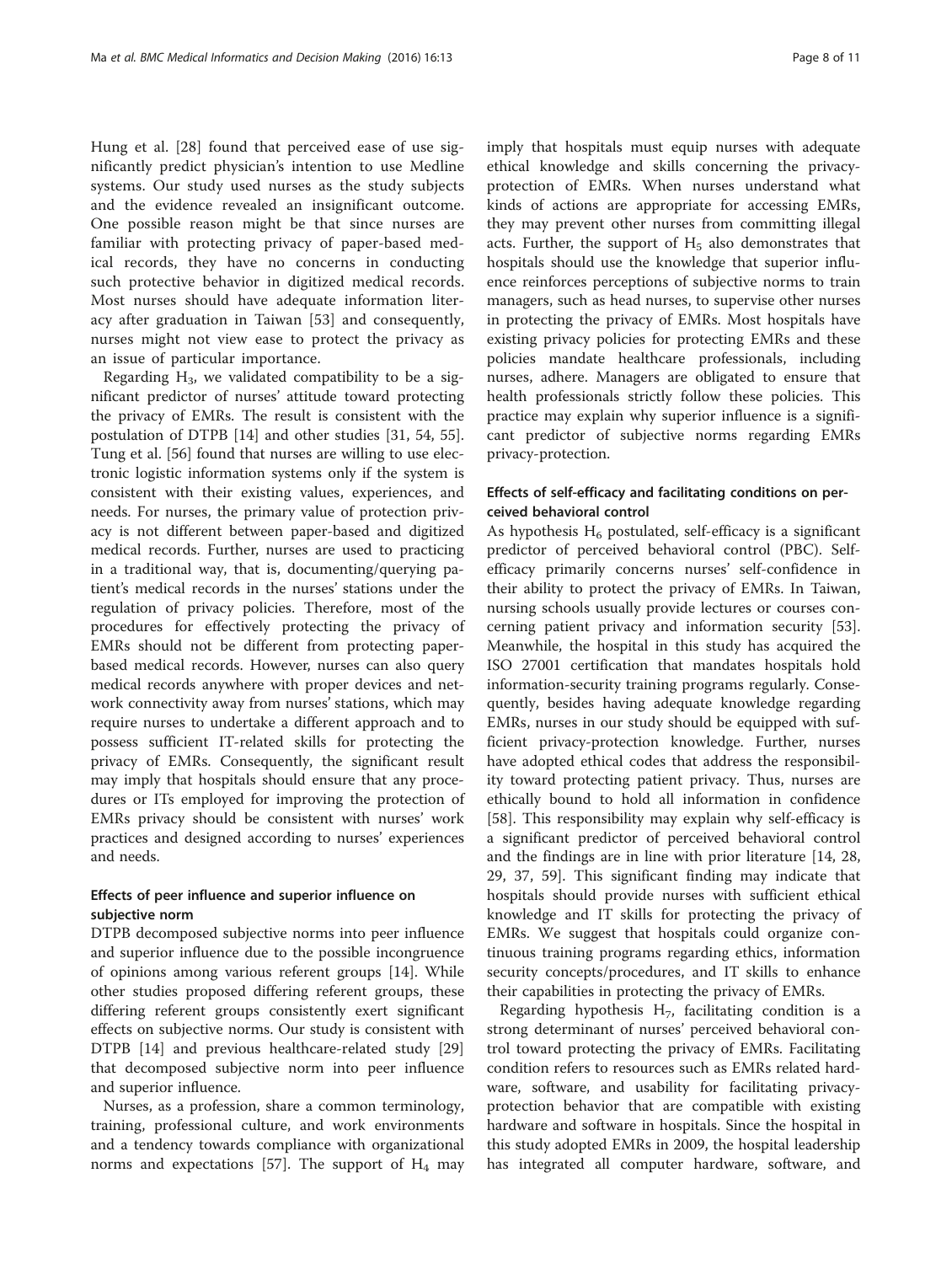management procedures required for EMRs within the existing Hospital Information Systems (HISs). However, since most hospitals have joined Taiwan's National Health Insurance Program, EMRs are subject to frequent change in regulations. Hence, nurses may expect that hospitals ensure subsequent changes in regulations that influence EMRs are compatible with existing HISs. This review would mandate the analysis of the requirements carefully whenever the National Health Insurance program implements essential changes that affect EMRs. These recommendations support previous studies [[29](#page--1-0), [38\]](#page--1-0) and suggest that hospitals should ensure continued compatibility with the EMRs. Thus, nurses should perceive a lesser degree of constraint when protecting the privacy of EMRs.

# Effects of attitude, subjective norm, and perceived behavioral control on behavioral intention to protect privacy of EMRs

 $H_8$  stated that the attitude of nurses would directly influence their intention to protect the privacy of EMRs. In words, nurses with positive opinions of the need for privacy of EMRs will be more likely to protect the privacy of EMRs, while nurses who simply do not care will be less likely to protect the privacy of EMRs. Attitude is a stable predictor of behavioral intention in previous studies [[28](#page--1-0)–[30](#page--1-0), [52, 60](#page--1-0), [61\]](#page--1-0) and our finding is consistent with results from many previous studies. Based on this finding, we suggest hospitals formulate relevant strategies for cultivating nurses with positive opinions on privacy of EMRs issues. Such strategies could include holding provisional seminars or constant training programs concerning ethics to strengthen nurses' attitude toward EMRs privacy issue. Further, these training programs could focus on introducing the consequences of violating EMRs privacy policy as the awareness of these issues may lead to a change in nurses' attitude toward EMRs privacy.

As stated in  $H<sub>9</sub>$ , the subjective norm of nurses will positively influence their intention to protect the privacy of EMRs. The results demonstrate that nurses have beliefs that depend on the social norm of referent groups (peer nursing workers and their superiors in our study). These results suggest that social influence plays a critical role in nurse's privacy-protective intentions and are in line with previous studies [\[28](#page--1-0), [30, 61, 62](#page--1-0)]. Our findings may suggest that protecting the privacy of EMRs among nurses can be improved by leveraging referent groups or important others that influence nurses' intention to protect privacy. As Milholland [\[58](#page--1-0)] stated, nurses do not want providers or others to inadvertently access patient information. Therefore, nurse managers need to be sensitive to the privacy issues to guide their staffs in protecting patients from unauthorized invasions of privacy. The study produced results that corroborate the findings of original DTPB [[14](#page-9-0)].

 $H_{10}$  asserts that the perceived behavioral control of nurses has a significant impact on their intention to protect the privacy of EMRs. In words, when nurses perceive higher control of or feel they are capable of protecting the privacy of EMRs, they are more likely to engage in such protective behavior. The results are consistent with previous studies [[28](#page--1-0), [30](#page--1-0), [31, 37](#page--1-0), [52, 61, 62](#page--1-0)]. Based on the findings, we suggest that hospitals improve nurses' control perceptions via providing adequate resources and skills to facilitate nurses' behavioral intention to protect the privacy of EMRs. To achieve the above-mentioned goal, hospitals could provide proper training programs concerning ethics and IT skills to enhance nurses' perceptions of controllability to protect the privacy of EMRs.

#### Limitations and future study directions

Although the results of this study provide educational and pragmatic implications, some limitations create several opportunities for further research. First, our study only measured nurses' behavioral intention of protecting the privacy of EMRs, which might not be representative of nurses' actual protecting behavior. Future studies can collect data from nurses' actual behavior to understand better the relationships among these constructs. Second, we conducted the study using a cross-sectional design, which may lead to a snapshot presentation of the current setting. Thus, additional research would add value to the theoretical development by using longitudinal studies. Third, since our study only targeted nurses in one Taiwanese military hospital, we cannot safely generalize the findings to other hospitals or to other countries. Future research should select the respondents from more representative samples. Finally, although common method bias does not seem to be a serious problem in our study, future study should avoid common method bias before data collection.

#### **Conclusions**

Our study examined a model based on DTPB to explain what motivates nurses to protect patient privacy in EMRs. Using responses collected from 302 nurses practicing in a tertiary care military hospital in Taiwan, we were able to validate the research model empirically in terms of the overall fit and explanatory power as well as the individual causal relationships specified. The model explains about 83 % of the variance in the behavioral intention. Our findings support nine of the 10 proposed hypotheses. The rejected hypothesis showed that perceived ease of protection has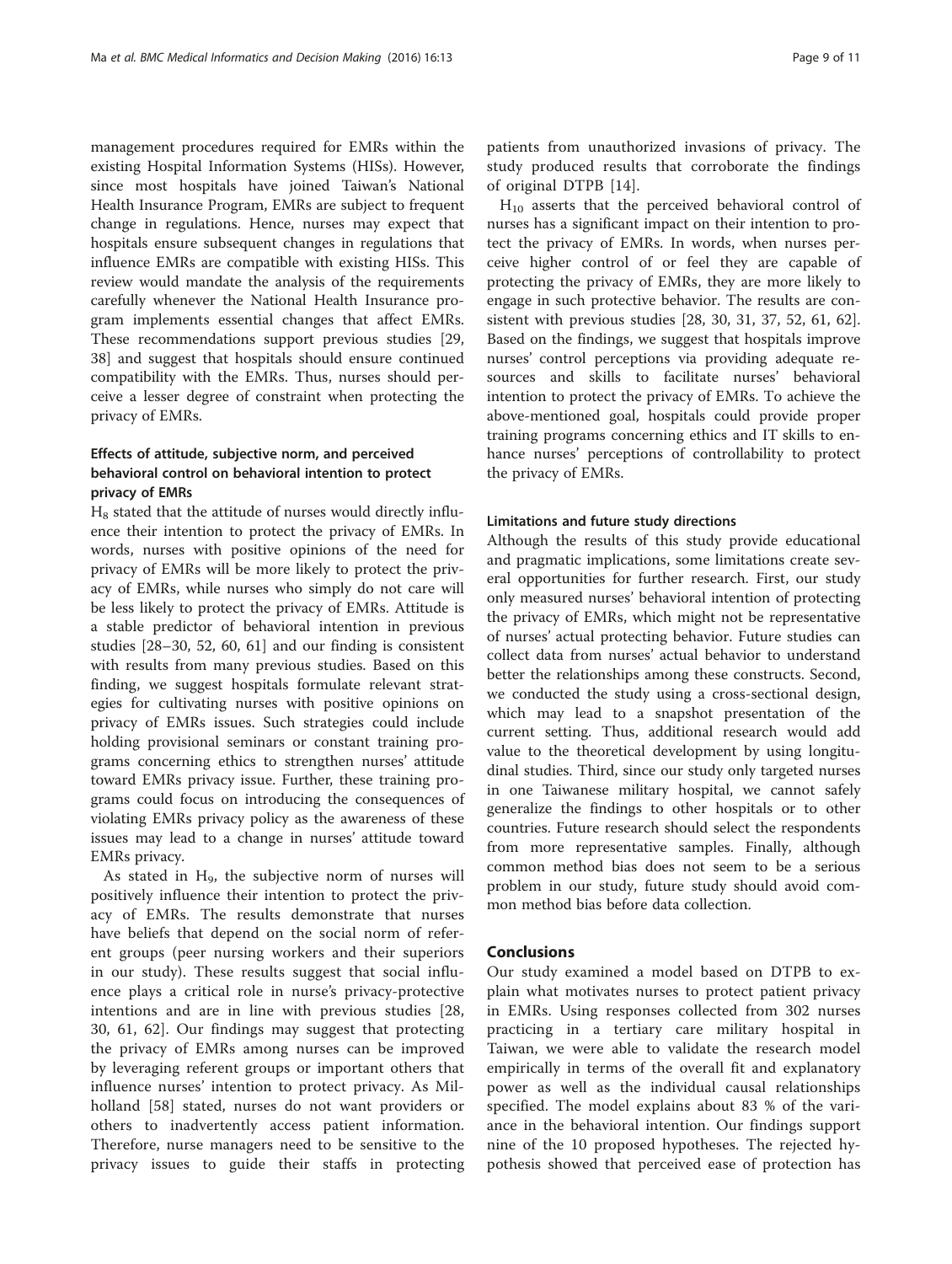<span id="page-9-0"></span>no influence on nurses' attitude toward protecting the privacy of EMRs.

Our study has important implications. As EMRs continue to permeate healthcare industries, hospitals should pay attention to privacy issues as well as the benefits of EMRs. The evidence of our study suggests the development of training interventions that foster nurses' positive attitudes toward the privacy of EMRs. This training should place emphases on acquainting nurses with the benefits of protecting the privacy of EMRs using protective procedures consistent with nurses' needs and prior experiences. Additionally, our study shows that subjective norm contributes to nurses' intention to protect the privacy of EMRs; and that the influence of nurses' peers and supervisors enhance such perceptions. Finally, perceived behavioral control also contributes to nurses' privacy-protection intentions about EMRs. Hospitals should augment these control perceptions by providing sufficient skills training and resources.

#### Contributions

This study adopted the DTPB as the theoretical underpinning to investigate nurses' behavioral intention to protect privacy of EMRs. Our findings demonstrate that DTPB provides a strong explanation of nurses' intention to protect the privacy of EMRs with an R-square statistic for behavioral intention of 83 %. Further, the findings also provide insights for hospital managers to formulate strategies to boost nurses' intention to protect the privacy of EMRs. Adding to the growing body of literature about privacy-protection among nurses, this study is particularly relevant to hospital managers facing the possibility of unauthorized invasions of patient privacy in EMRs.

# Appendix 1

| Removed items |  |
|---------------|--|
|---------------|--|

| Constructs<br>(abbreviation) retained | Items                           | Items removed                                                       | Reason(s) for removing<br>items                                                                             |
|---------------------------------------|---------------------------------|---------------------------------------------------------------------|-------------------------------------------------------------------------------------------------------------|
| Perceived<br>usefulness<br>(PU)       | PU1/<br>PU2/<br>PU <sub>3</sub> | PU4: Overall,<br>protecting EMRs<br>privacy will be<br>advantageous | Two out of three<br>experts considered PU4<br>is similar to PU1, PU2,<br>and PU3; and<br>suggested removal. |

#### Abbreviations

ATT: attitude; BI: behavioral intention; COM: compatibility; DTPB: decomposed theory of planned behavior; EHR: electronic health record; EMR: electronic medical record; FC: facilitating conditions; HIPAA: Health Insurance Portability and Accountability Act; HIS: Hospital Information System; HIT: Healthcare information technology; IT: Information technology; PBC: Perceived behavioral control; PEOP: Perceived ease of protection; PEOU: Perceived ease of use; PHR: Personal health record; PI: Peer influence; PU: Perceived usefulness; SE: Self-efficacy; SI: Superior influence; SN: Subjective norm; TPB: Theory of planned behavior.

#### Competing interests

The authors declare that they have no competing interests.

#### Authors' contribution

CC and KM conceived of this study and participated in the its design and carried out the study. CC and KM also drafted the manuscript and performed the statistical analysis. JA reviewed the manuscript at several stages of in the process, providing feedback and suggestions. All authors read and approved the final manuscript.

#### Acknowledgement

Support for this paper came from the Ministry of Science and Technology (Grant No. MOST-103-2410-H-214-007) and I-Shou University (Grant No. ISU102-S-01), Taiwan, R.O.C.

#### Author details

<sup>1</sup>Department of Healthcare Administration, I-Shou University, No.8, Yida Rd., Yanchao District, Kaohsiung City, ROC 82445, Taiwan. <sup>2</sup>University of South Carolina, 4389 Oakman St S., Salem, OR, USA.

#### Received: 27 February 2015 Accepted: 28 January 2016

#### References

- 1. Goldschmidt PG. HIT and MIS: Implications of health information technology and medical information systems. Comm ACM. 2005; 48(10):68–74.
- 2. Institute of Medicine: The computer-based patient record: An essential technology for health care, Revised Edition: Washington, D.C.: The National Academies Press; 1997.
- 3. Leblanc G, Gagnon MP, Sanderson D. Determinants of primary care nurses' intention to adopt an electronic health record in their clinical practice. Comput Informat Nurs. 2012;30(9):496–502.
- 4. Abbass I, Helton J, Mhatre S, Sansgiry SS. Impact of electronic health records on nurses' productivity. Comput Informat Nurs. 2012;30(5):237–41.
- 5. van Bemmel JH, Musen MA. Handbook of medical informatics. Heidelberg: Springer Verlag; 1997.
- 6. Top M, Gider Ö. Nurses' views on electronic medical records (EMR) in Turkey: An analysis according to use, quality and user satisfaction. J Med Syst. 2012;36(3):1979–88.
- 7. Kerr P. Protecting patient information in an electronic age: A sacred trust. Urol Nurs. 2009;29(5):315–8.
- 8. American Nurses Association (ANA): Code of ethics for nurses with interpretive statements: American Nurses Association (ANA); 2014. Retrieved September 2, 2014, from [http://www.nursingworld.org/DocumentVault/Ethics\\_1/Code](http://www.nursingworld.org/DocumentVault/Ethics_1/Code-of-Ethics-for-Nurses.html)[of-Ethics-for-Nurses.html.](http://www.nursingworld.org/DocumentVault/Ethics_1/Code-of-Ethics-for-Nurses.html)
- 9. McBurney BH, Filoromo T. The nightingale pledge: 100 years later. Nurs Manag. 1994;25(2):72–4.
- 10. McGraw D. Building public trust in uses of Health Insurance Portability and Accountability Act de-identified data. J Am Med Informat Assoc. 2013;20(1): 29–34.
- 11. Erickson JI, Millar S. Caring for patients while respecting their privacy: Renewing our commitment. Online J Issues Nur. 2005;10(2):2.
- 12. Rindfleisch TC. Privacy, information technology, and health care. Comm ACM. 1997;40(8):92–100.
- 13. U.S. Department of Health and Human Services: Breaches Affecting 500 or more Individuals. 2014 Retrieved September 2, 2014, from [https://ocrportal.](https://ocrportal.hhs.gov/ocr/breach/breach_report.jsf) [hhs.gov/ocr/breach/breach\\_report.jsf](https://ocrportal.hhs.gov/ocr/breach/breach_report.jsf).
- 14. Taylor S, Todd PA. Understanding information technology usage A test of competing models. Inform Syst Res. 1995;6(2):144–76.
- 15. Garets D, Davis M. Electronic medical records vs. electronic health records: Yes, there is a difference. In. Chicago: HIMSS Analytics, LLC; 2006.
- 16. Garret P, Seidman J: EMR vs EHR What is the difference? 2011 Retrieved February 2, 2015, from [http://www.healthit.gov/buzz-blog/electronic-health](http://www.healthit.gov/buzz-blog/electronic-health-and-medical-records/emr-vs-ehr-diff/)[and-medical-records/emr-vs-ehr-diff/](http://www.healthit.gov/buzz-blog/electronic-health-and-medical-records/emr-vs-ehr-diff/)
- 17. Tang PC, Ash JS, Bates DW, Overhage JM, Sands DZ. Personal health records: Definitions, benefits, and strategies for overcoming barriers to adoption. J Am Med Informat Assoc. 2006;13(2):121–6.
- 18. AHIMA. The role of the personal health record in the EHR. J AHIMA. 2005; 76(7):64A–D.